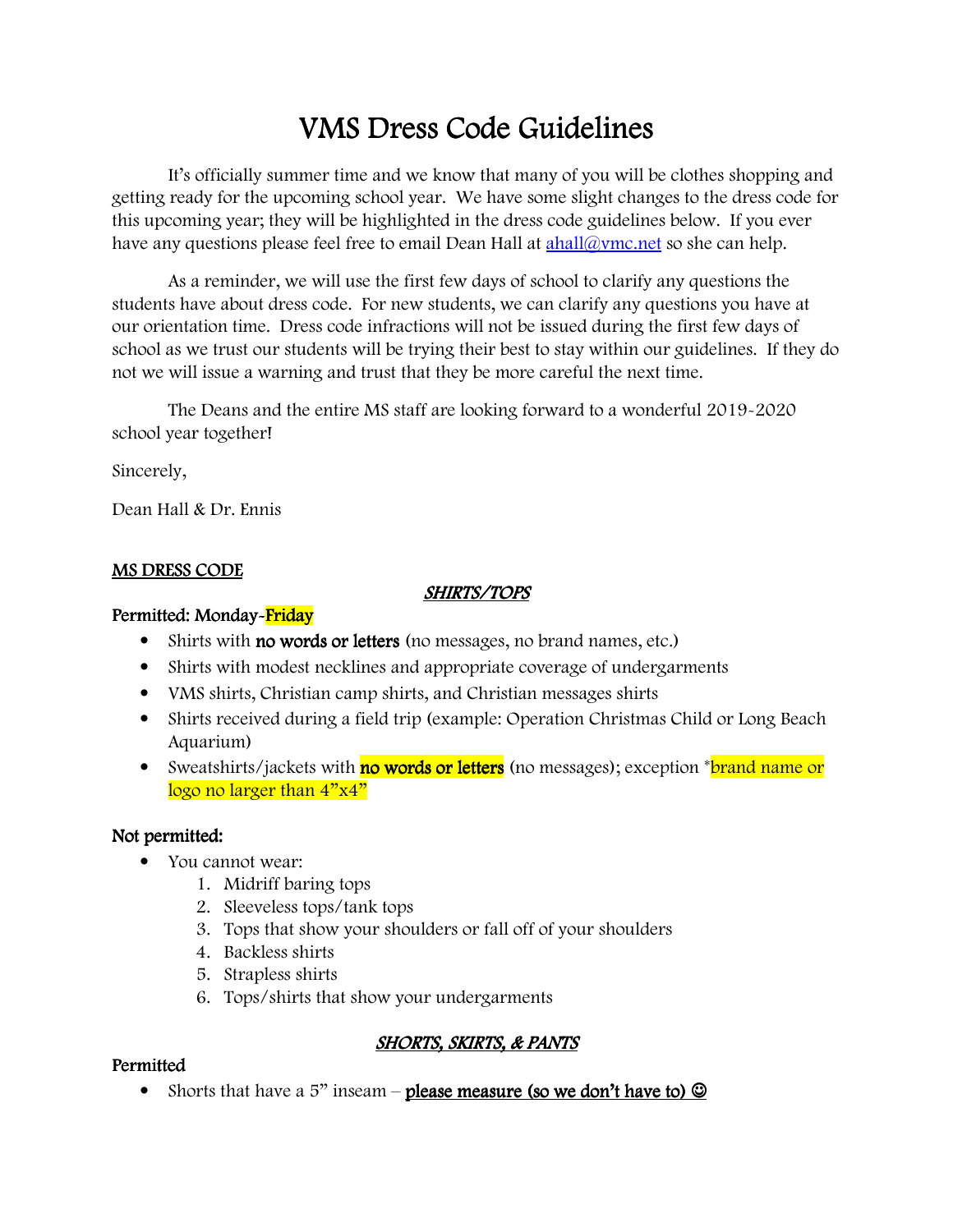- Skirts that measure 5" from the knee if kneeling on the ground (please measure so we don't have to  $\odot$
- Pants, jeans, and loose-fitting sweatpants
- Leggings worn **under** a long tunic shirt or under a dress/skirt only

### No permitted

- Leggings/yoga pants/tight sports pants that are worn with a shirt/blouse that is too short and does not come to mid-thigh
- Leggings under shorts that are too short
- Excessively baggy pants or shorts
- Pajama bottoms (unless it is a Spirit Day)
- Ripped jeans
- Short shorts
- Short skirts

# HAIR & OTHER THINGS TO NOTE

- Hair color and style must not be distracting (no Mohawks for examples; hair color must be a natural color) If a student comes to school with a non-natural hair color he/she will have 48 hours to re-dye their hair to a natural color.
- Clothing should cover underwear (bras, boxers, etc.)
- Shoes that have laces must be worn & tied properly at all times.
- Heels may not exceed  $1\frac{1}{2}$  inches at school \*Exceptions to this could be at MS Dances, Graduation, etc.
- No black scuffing shoes in the gym
- Body piercings are not allowed. Earrings on girls are ok. Earrings on boys are not allowed.